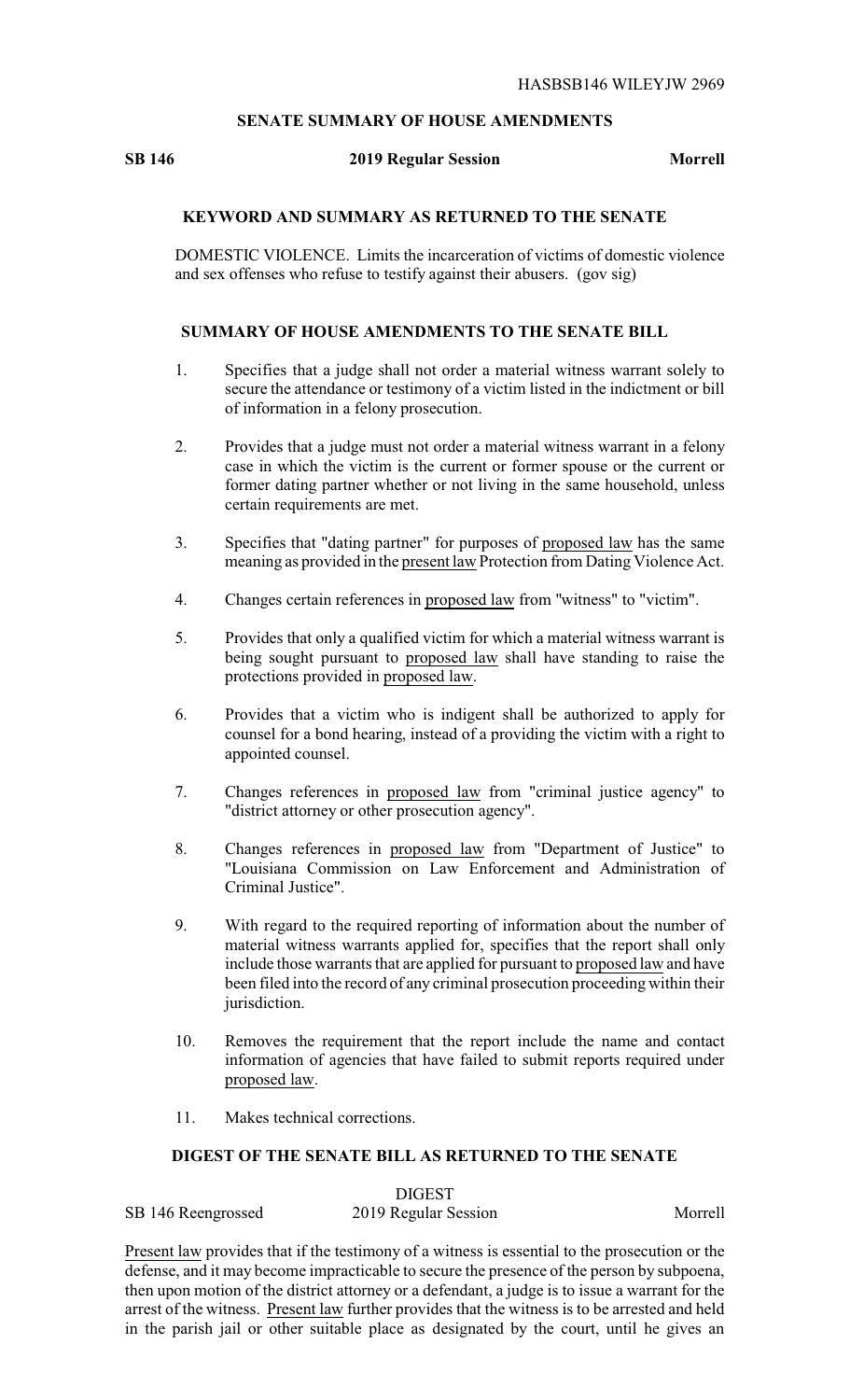appearance bond as provided for defendants admitted to bail, or until his testimony has been given or dispensed with.

Proposed law provides an exception to present law for material witness warrants for victims of sex offenses and intimate partner violence.

Proposed law provides that in certain misdemeanor prosecution cases, defined as a sex offense under present law, or the present law crimes of battery of a dating partner, domestic abuse battery, or domestic abuse aggravated assault, a judge shall not order a material witness warrant to secure the presence of a victim.

Proposed law provides that in certain felony prosecution cases, defined as a sex offense under present law; or the present law crimes of battery of a dating partner, domestic abuse battery, domestic abuse aggravated assault, or aggravated assault upon a dating partner; or an offense in which the victim is the current or former spouse or dating partner as defined by present law whether or not living in the same household, a judge shall not order a material witness warrant solely for the purpose of securing the attendance or testimony of a victim unless an applicant presents an affidavit to the judge attesting to all of the following:

- (1) Efforts made by the applicant to secure the victim's appearance in court.
- (2) The victim's testimony is essential to the prosecution or defense of a criminal proceeding.
- (3) The affidavit is filed in compliance with present law.

Proposed law provides that only a qualified victim for which a material witness warrant is sought pursuant to proposed law shall having standing to raise the proposed law protections provided in proposed law.

Proposed law provides that when the appearance of a secured victim occurs, immediate notification must be made to the judge who signed the warrant, the duty judge or magistrate as well as the applicant who requested the order.

Proposed law provides that upon notification that the victim has been secured, the victim shall be brought before the judge pursuant to the following:

- (1) Within the jurisdiction of the issued material warrant, the secured victim shall be brought before the judge on the next scheduled business day.
- (2) Outside the jurisdiction of the issued material warrant, the secured victim shall be brought before the judge as soon as practically possible.

Proposed law provides that the judge shall explore all available alternatives to incarceration to ensure the victim's appearance in court, and be notified of certain rights, including a right to retain or apply for counsel.

Proposed law provides a presumption that the victim be released on his own recognizance.

Proposed law provides certain conditions of release for such secured victim such as bond supervision, GPS monitoring, treatment facilities, shelters, lodging, or services offered by community partners or victim witness assistance coordinators.

Proposed law provides that the judge may order that the secured victim be placed in protective custody as an alternative to incarceration. If possible, a victim shall not be incarcerated in the same institution as the defendant.

Proposed law provides for a reporting system of information regarding material witness warrant data.

Effective upon signature of governor or lapse of time for gubernatorial action.

(Amends R.S. 15:257; adds R.S. 15:257.1 and 625)